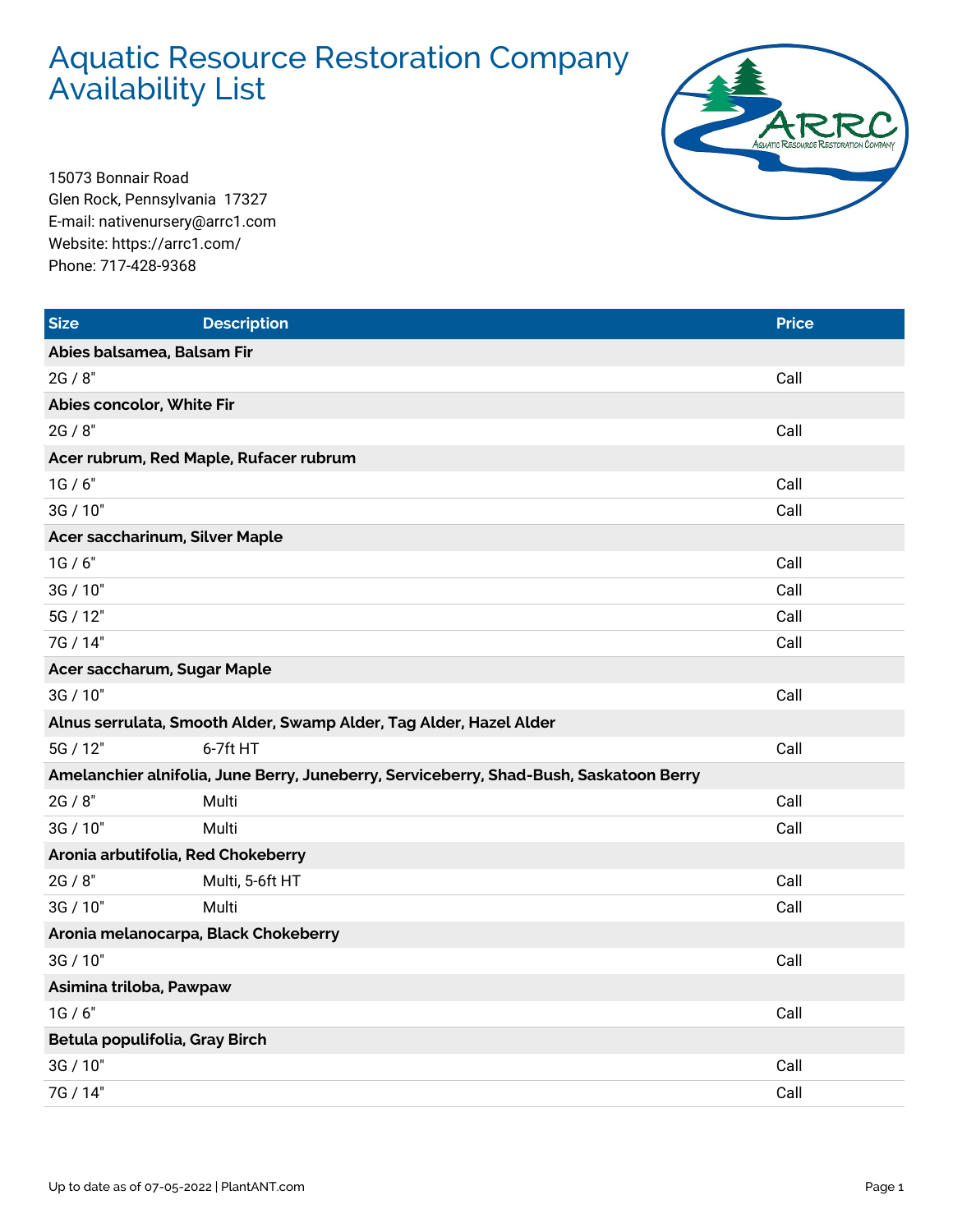| Size                                  | <b>Description</b>                                                                       | <b>Price</b> |  |  |
|---------------------------------------|------------------------------------------------------------------------------------------|--------------|--|--|
| Calycanthus, sweetshrub               |                                                                                          |              |  |  |
| 3G / 10"                              |                                                                                          | Call         |  |  |
| <b>Carex radiata, Wood Sedge</b>      |                                                                                          |              |  |  |
| Liners                                | DP 50                                                                                    | \$0.25 each  |  |  |
| Carya laciniosa, Shellbark Hickory    |                                                                                          |              |  |  |
| 3G / 10"                              |                                                                                          | Call         |  |  |
|                                       | Ceanothus americanus, Mountain Sweet, New Jersey Tea, Redshank, Wild Snowball, Ceanothus |              |  |  |
| 2G / 8"                               |                                                                                          | Call         |  |  |
| <b>Celtis occidentalis, Hackberry</b> |                                                                                          |              |  |  |
| 3G / 10"                              | Single, 4-5ft HT                                                                         | Call         |  |  |
| Cephalanthus occidentalis, Buttonbush |                                                                                          |              |  |  |
| 1G/6"                                 |                                                                                          | Call         |  |  |
| 2G / 8"                               |                                                                                          | Call         |  |  |
| Cercis canadensis, Eastern Redbud     |                                                                                          |              |  |  |
| 1G/6"                                 | $1-2ft HT$                                                                               | Call         |  |  |
|                                       | Chrysogonum virginianum, Green and Gold                                                  |              |  |  |
| 1G/6"                                 |                                                                                          | Call         |  |  |
| Cornus amomum, Silky Dogwood          |                                                                                          |              |  |  |
| 2G / 8"                               |                                                                                          | Call         |  |  |
| 3G / 10"                              |                                                                                          | Call         |  |  |
|                                       | Cornus sericea, Cornus stolonifera, Red Osier Dogwood, Red Twig Dogwood                  |              |  |  |
| 2G / 8"                               | Multi                                                                                    | Call         |  |  |
| 3G / 10"                              | Multi                                                                                    | Call         |  |  |
| Diospyros virginiana, Persimmon       |                                                                                          |              |  |  |
| 1G/6"                                 |                                                                                          | Call         |  |  |
| 2G / 8"                               |                                                                                          | Call         |  |  |
| 2G / 8"                               | Single, 5-6ft HT                                                                         | Call         |  |  |
| 3G / 10"                              |                                                                                          | Call         |  |  |
| Gleditsia triacanthos, Honeylocust    |                                                                                          |              |  |  |
| 2G / 8"                               |                                                                                          | Call         |  |  |
|                                       | Gymnocladus dioicus, Kentucky Coffeetree                                                 |              |  |  |
| 2G / 8"                               | Single, 4-5ft HT                                                                         | Call         |  |  |
| 3G / 10"                              | Single, 4-5ft HT                                                                         | Call         |  |  |
| Hamamelis, Witchhazel                 |                                                                                          |              |  |  |
| 1G/6"                                 |                                                                                          | Call         |  |  |
| 2G / 8"                               |                                                                                          | Call         |  |  |
| 3G / 10"                              |                                                                                          | Call         |  |  |
| Ilex opaca, American Holly            |                                                                                          |              |  |  |
| 2G / 8"                               | 1.5-2ft HT                                                                               | \$18.00 each |  |  |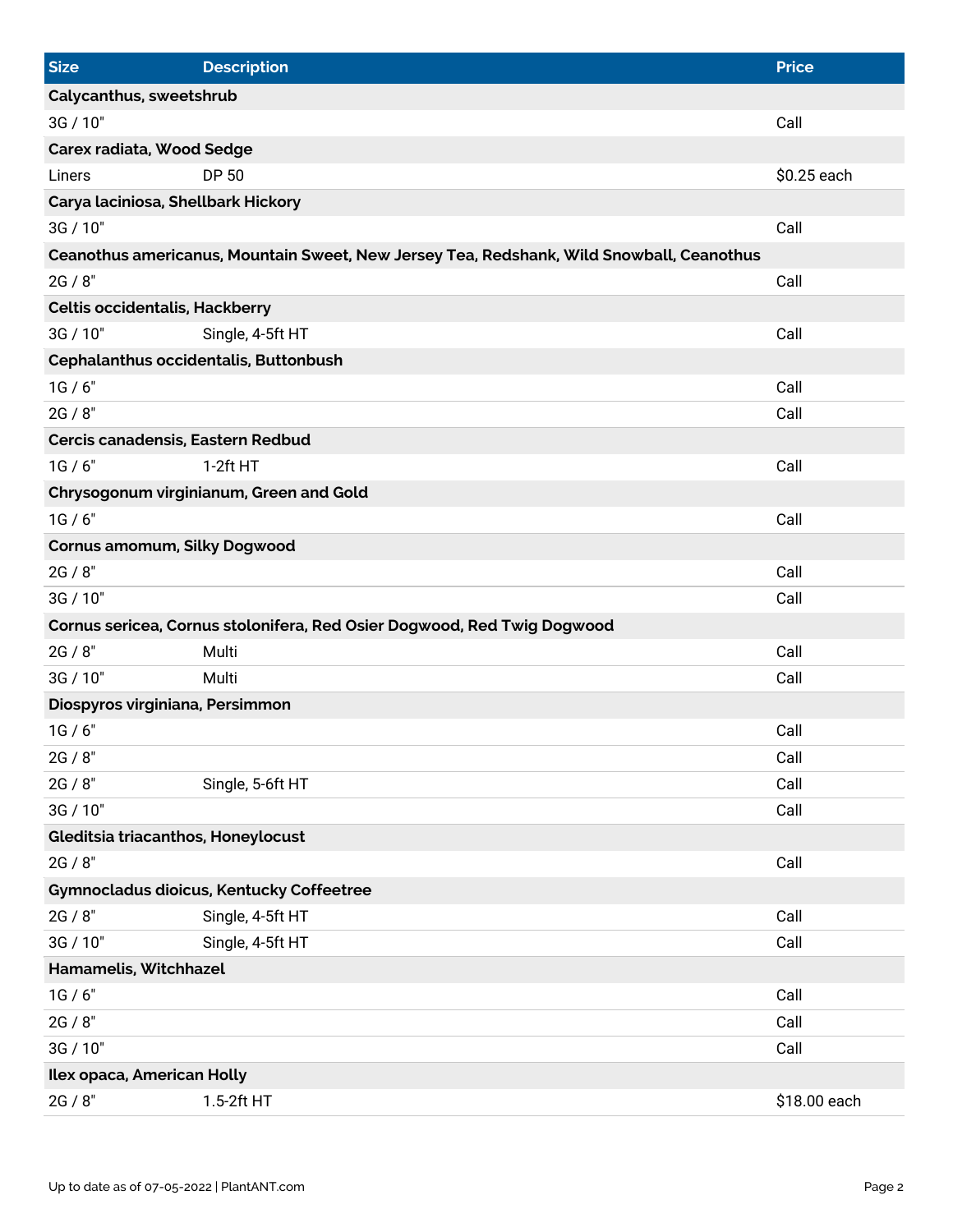| <b>Size</b>                                          | <b>Description</b>                                           | <b>Price</b> |  |  |
|------------------------------------------------------|--------------------------------------------------------------|--------------|--|--|
| Ilex verticillata, Winterberry Holly                 |                                                              |              |  |  |
| 3G / 10"                                             |                                                              | Call         |  |  |
|                                                      | Itea virginica, Virginia sweetspire, Virginia Willow         |              |  |  |
| 1G/6"                                                | Multi                                                        | Call         |  |  |
| Juniperus virginiana, Eastern Red Cedar              |                                                              |              |  |  |
| 2G / 8"                                              | $1-2ft HT$                                                   | Call         |  |  |
| Larix laricina, American Larch                       |                                                              |              |  |  |
| 3G / 10"                                             | Single, 9-10ft HT                                            | \$18.00 each |  |  |
|                                                      | Magnolia virginiana, Sweetbay Magnolia                       |              |  |  |
| 2G / 8"                                              |                                                              | Call         |  |  |
|                                                      | Myrica pensylvanica, Northern Bayberry, Morella pensylvanica |              |  |  |
| 2G / 8"                                              | Multi                                                        | Call         |  |  |
| 3G / 10"                                             | Multi                                                        | Call         |  |  |
| Osmunda cinnamomea, Cinnamon Fern                    |                                                              |              |  |  |
| 1G/6"                                                |                                                              | Call         |  |  |
| Osmunda regalis, Royal Fern                          |                                                              |              |  |  |
| 1G/6"                                                |                                                              | Call         |  |  |
| Panicum virgatum, Switchgrass                        |                                                              |              |  |  |
| 1G/6"                                                |                                                              | Call         |  |  |
| 2G / 8"                                              |                                                              | Call         |  |  |
|                                                      | Prunus americana, American Plum, Goose Plum, Wild Plum       |              |  |  |
| 2G / 8"                                              | Multi, 4-5ft HT                                              | Call         |  |  |
| Quercus acutissima, Sawtooth Oak                     |                                                              |              |  |  |
| 2G / 8"                                              | Single                                                       | Call         |  |  |
| Quercus macrocarpa, Bur Oak Tree                     |                                                              |              |  |  |
| 3G / 10"                                             | Single                                                       | Call         |  |  |
| Quercus montana, chestnut oak                        |                                                              |              |  |  |
| 7G / 14"                                             | Single, 8-9ft HT                                             | Call         |  |  |
|                                                      | Quercus muehlenbergii, Chinkapin Oak, Chinquapin Oak         |              |  |  |
| 3G / 10"                                             | Single                                                       | Call         |  |  |
| 7G / 14"                                             | Single                                                       | Call         |  |  |
| Rhododendron Maximum, Rosebay Evergreen Rhododendron |                                                              |              |  |  |
| 1G/6"                                                |                                                              | Call         |  |  |
| 2G / 8"                                              |                                                              | Call         |  |  |
| Rosa carolina, Pasture Rose                          |                                                              |              |  |  |
| 3G / 10"                                             |                                                              | Call         |  |  |
| Spiraea tomentosa, Hard Hack, Steeplebush            |                                                              |              |  |  |
| 2G / 8"                                              | Multi                                                        | Call         |  |  |
| 3G / 10"                                             | Multi                                                        | Call         |  |  |